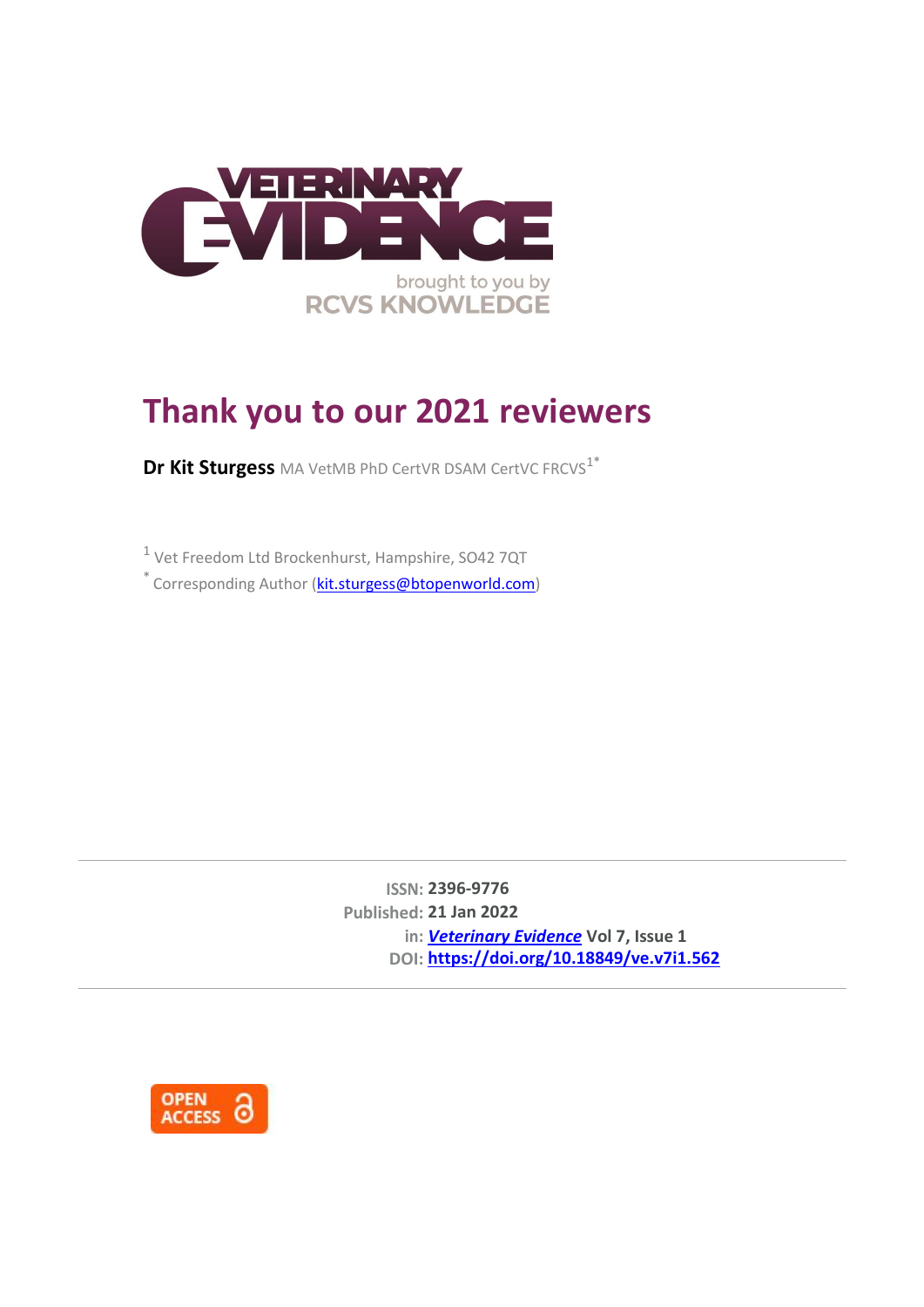As 2021 draws to a close I suspect few of us could have foreseen the past year. In the early part of the year, as COVID-19 vaccination gathered pace, like many, I was hopeful that we would be seeing coronavirus in the rearview mirror by the end of the year ― only then to find ourselves in the midst of another wave of cases.

Despite all the headwinds of coronavirus and the impact of working from home, Veterinary Evidence has continued to flourish, publishing more papers this year than last. Published papers have covered an amazing range of different topics, illustrating not just the wide diversity of questions that are being answered, but the depth and breadth of the team of reviewers that give their time to extend veterinary knowledge, supported by a dedicated group of assistant editors and staff at the journal who coordinate activity, ensure standards, and continue to develop the journal.

As a journal, Veterinary Evidence is maturing with two of the main focuses this year being to further develop our internal journal systems ― which has allowed us to apply for membership of COPE (Committee on Publication Ethics) ― and work towards improving the discoverability and accessibility of our published papers. In order to achieve this, the team is working hard to redesign our current website and fulfil the criteria for inclusion in other citation databases beyond CAB Abstracts, such as Medline.

We have been delighted this year to expand our Editorial Board ensuring, as the journal grows, we have the necessary range of skills on the Board to maintain high quality, effective reviews delivered in a timely manner. I would like to take this opportunity to thank all our reviewers and everyone who has served on the Board this year for their tireless efforts on behalf of Veterinary Evidence – without your support the journal could not exist. This year the Board has had three online meetings, more than ever before, which have been essential in helping develop the strategy for Veterinary Evidence over the coming years, expanding the influence and reach of the journal with various strategic initiatives. Other key areas have included developing our policy on standard terminology, looking at the best ways to ensure Knowledge Summaries remain current and working towards making editorial decisions as consistent as possible.

And finally… a huge thank you to everyone who works for and supports Veterinary Evidence, wishing you all a safe and productive 2022.

Kit Sturgess

Editor-in-Chief

Adewole Adekola Jane Alexander Fergus Allerton Elizabeth Baines Simon Bate Julia Beatty Jackie Brearley Jenny Brown Louise Buckley John Campbell Hilary Causer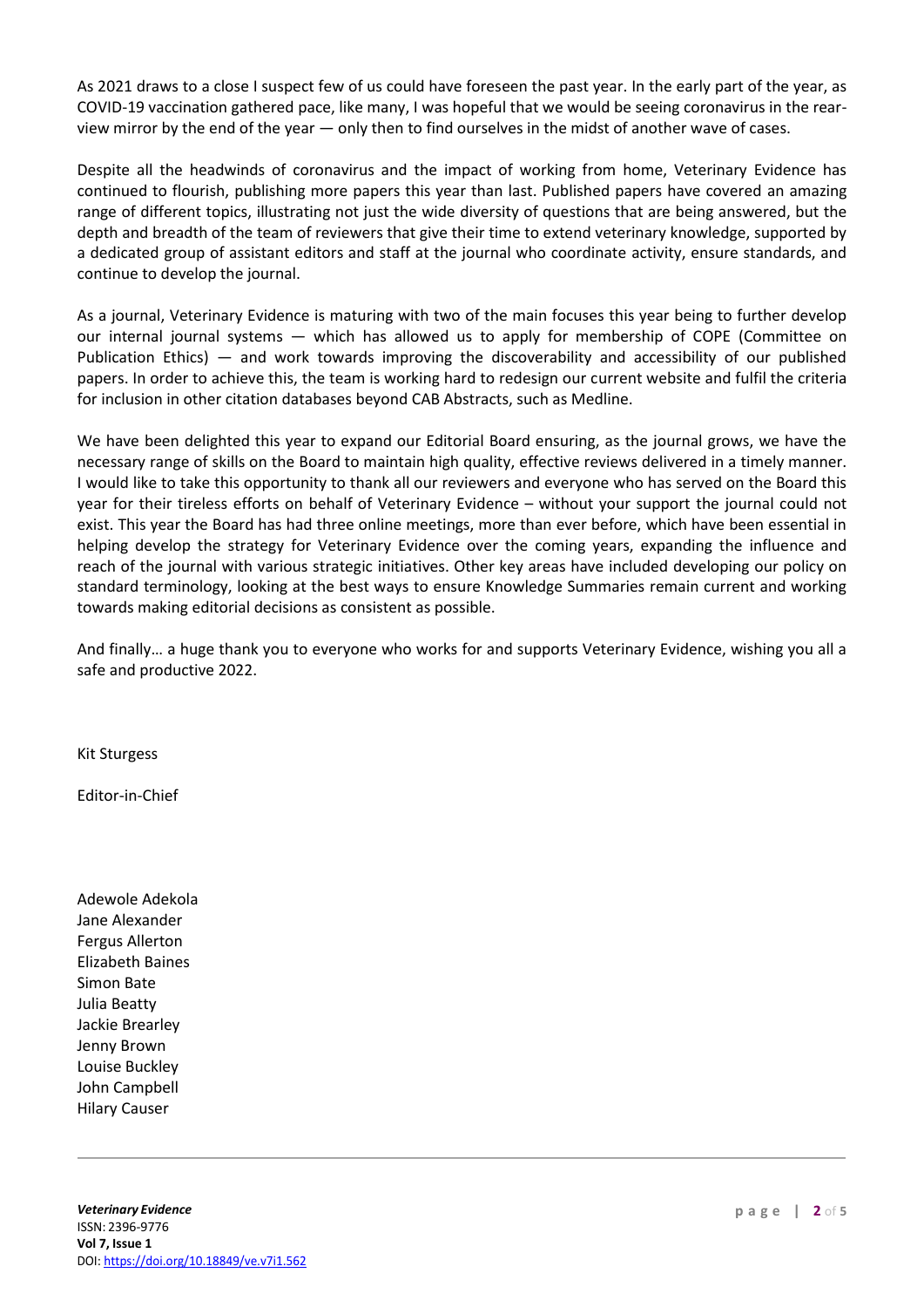Peter Cockcroft Jacqueline Cole Francesca Compostella Rachel Conwell Claire Corridan Amanda Curtis Michael DeCozar Laura Dixon Sam Double Tom Dutton Jacklyn Ellis Virginia Fajt Myra Forster -van Hijfte Merran Govendir John Hird Joanne Ireland Anji Jonas Theodora K. Tsouloufi Sarah Keir Latifa Khenissi Clare Knottenbelt Dave Leicester Zofia Lisowski Kate Loomes Panos Loukopoulos Tim Mair Tristen Merlin Andy Morris Diego Moya Fernandez John Munday Malcolm Ness Constance Neville White Kazuya Oikawa Maureen O'Mara Catherine Oxtoby April Paul Catrina Pennington Robert Pettitt Kirstie Pickles Brian Pound David Ramey Nicki Reed David Rendle Iain Richards Suzanne Rogers Rebecca Schofield Mark Senior Gonçalo Serrano Tom Shaw Josh Slater Lesca Sofyan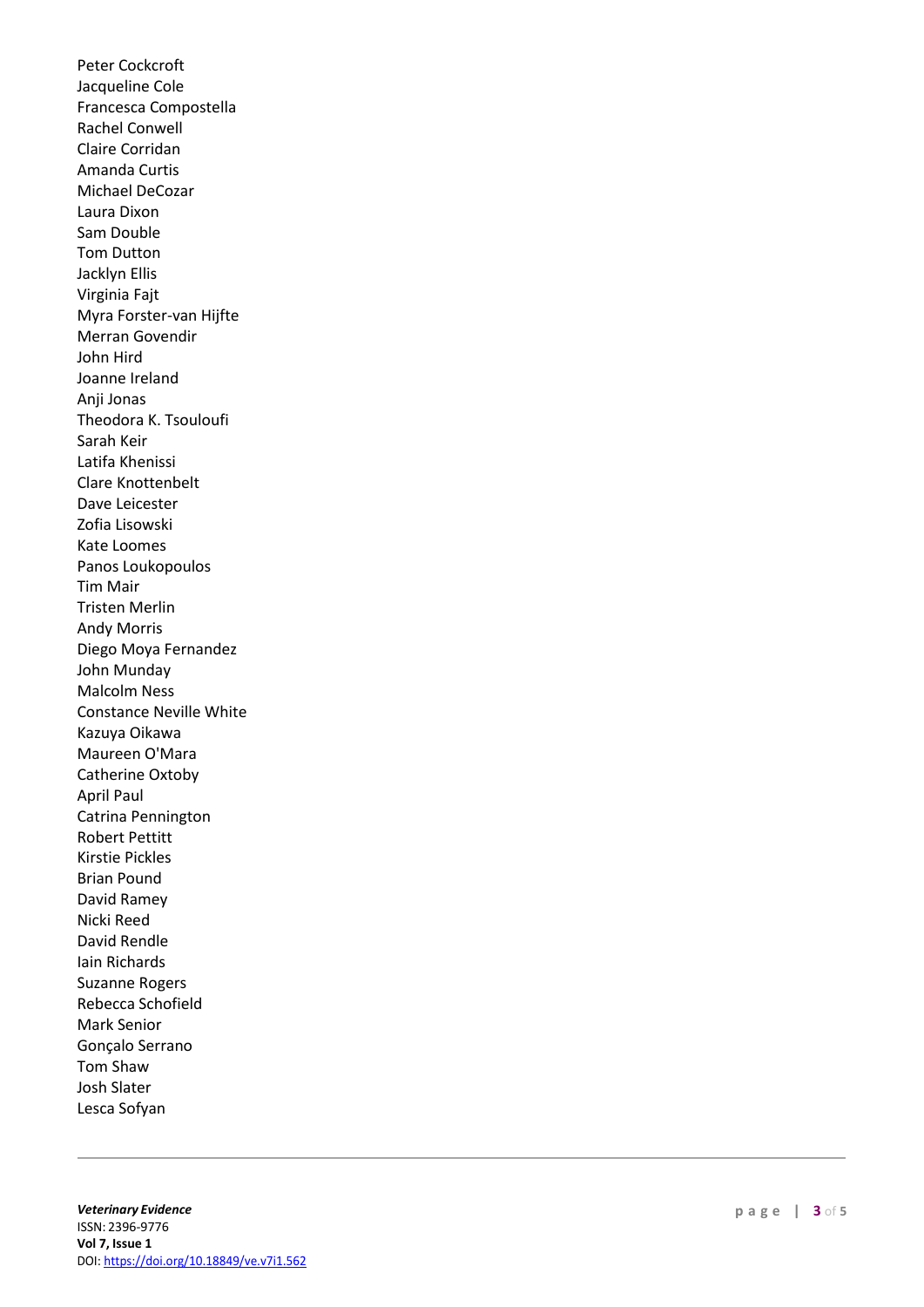Eva Spada Mike Steele Adam Swallow James Swann Faye Swinbourne Sam Taylor Christopher Thom David Thomas Tom Towers Nieky van Veggel Elke Van der Vekens Kate Walters Richard White Adele Williams